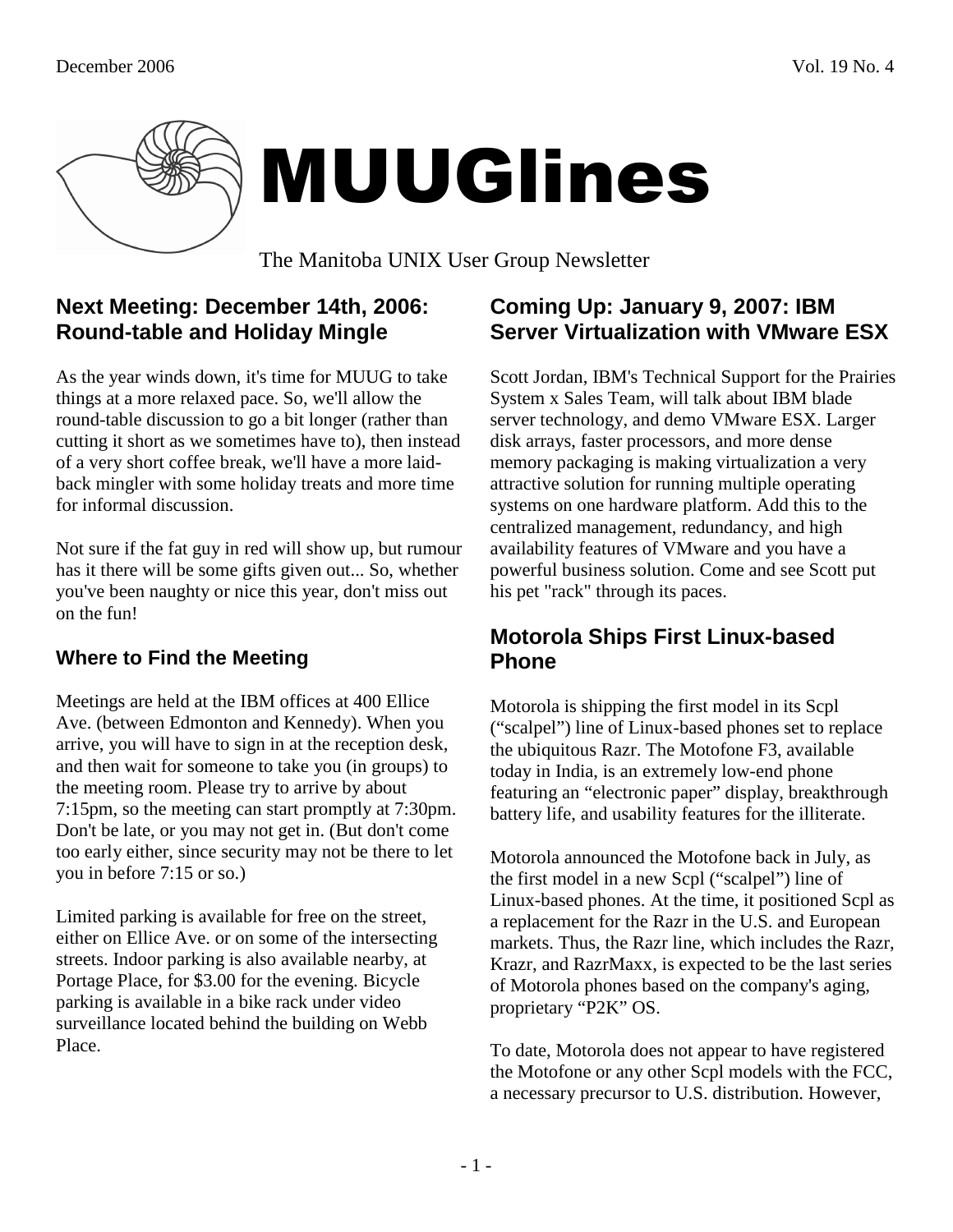BetaNews quotes Motorola officials as saying that the Motofone could sell for as little as \$50 when it does eventually reach the U.S. – "even without carrier subsidies."

The Motofone is targeted squarely at one of the fastest-growing sectors of the mobile phone market - the low end. It aims to be simple and intuitive to use, even for those who have never used a computer or a phone before, and who may not even know how to read, according to Motorola.

Interestingly, with many mobile phone markets reaching saturation and relying on replacement business, low-end phones today represent "the major driver behind future subscriber and handset market growth," according to ABI. In a recent report, the research firm noted that Nokia and Motorola - number one and two in the phone market -- have gained marketshare by dealing with mobile phone market segmentation better than smaller vendors.

The Motofone eschews fancy smartphone features such as video and MP3 playback, instead focusing on the basics -- making and receiving telephone calls. It does also include a text messaging client, and of course, the capability to download ringtones.

Due to its simplicity, the Motofone will offer "extended battery life," Motorola says. Some reports from around the Internet put the expected battery life at 400 hours (over two weeks) of standby, and 450 minutes of continuous talk time -- presumably figures for stationary use. Other reports suggest that the Motofone uses a very small, inexpensive battery that yeilds about 8 hours of talk time.

Additionally, MIT Technology Review says Motorola is developing a bicycle-powered dynamo that will be capable of giving the Motofone a full charge in two hours of leisurely riding.

#### **E-paper display**

In place of the power-hungry color TFT LCDs found in nearly all mobile phones today, the Motofone

According to BetaNews, the Motofone's ClearVision EPD is sourced from E-Ink, which offers a Linuxbased EPD development kit. An E-Ink EPD display was previously used in a Linux-based ebook reader from iRex.

power to hold an image, once set.

Motorola calls the Motofone's interface "innovative," in part thanks to its ability to deliver voice prompts in local languages. The prompts guide the user in navigating menus, placing calls, and sending text messages, the company says.

The Motofone's interface also features graphical icons that "visually demonstrate the menu features," along with battery life and network status. Previously, Motorola officials said the Motofone's interface would resemble the Linux/Java based "Chameleon" interface used in the Rokr E2.

As with Motorola's previous Linux-based interfaces, Chameleon is based on Trolltech's Qtopia Core (formerly "Qt/Embedded") UI framework and middleware. The Motofone is also based on MontaVista Linux, MontaVista confirmed.

Additional touted Motofone features include:

- Stylish thin design
- Durable housing for optimal performance despite dust and sun
- High-contrast screen using new ClearVision display
- Large font size for easy readability
- High-volume for call clarity in loud environments
- Automatic notification of current prepaid balance
- Embedded polyphonic ringtones in eight voices

A few additional details about the Motofone are available in a BetaNews story, here

 $-2-$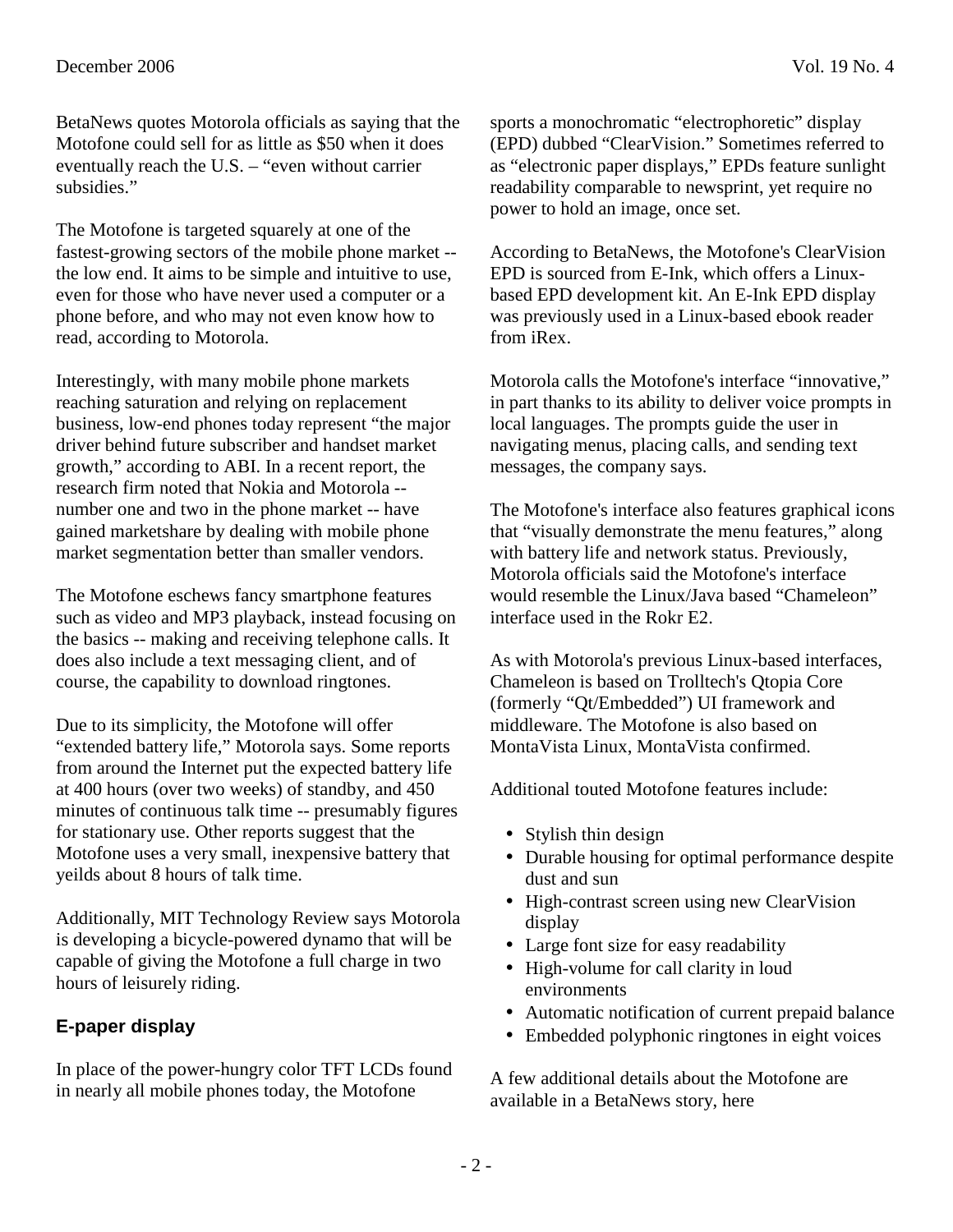#### (**http://www.betanews.com/article/Motorola\_Unvei ls\_9mm\_Entrylevel\_Phone\_with\_EInk\_Display/11 64730034**).

## **Ubuntu, etc**

The people over at DebianAdmin have compiled a massive list of Ubuntu based distributions and live cd's. They are at 25 so far.

#### **http://www.debianadmin.com/list-of-ubuntubased-linux-distributions-and-live-cds.html**

# **Ten-Minute Mail**

Ever needed a temporary email address to register for a site that you know is going to spam you until the end of time? Head over to **http://www.10MinuteMail.com/** and you can get an email address that is good for 10minutes.

# **MythTV on Ubuntu**

I found this handy guide to installing MythTV on Ubuntu.

**http://tvease.net/support/e107\_plugins/content/con tent.php?content.5** 

### **IBM's Take on the Novell/Microsoft Deal**

Just about everyone has expressed an opinion on the Novell/Microsoft patent agreement -- except, that is, for the 800-pound gorilla of Linux: IBM. Today, Scott Handy, IBM's VP of Worldwide Linux and Open Source, decided that enough was enough and it was time to state IBM's position.

In an interview with Linux-Watch.com, Handy opened by saying that, "IBM has long supported interoperability between Windows and Linux. As supporters of open source and open standards," he continued, "we applaud any effort to bridge this gap." Handy added that, as a member of the OIN (Open Invention Network), "We fully support the OIN statement." The OIN is an intellectual property company formed to further Linux by acquiring patents and ensuring their availability.

In that statement, OIN CEO Jerry Rosenthal said, "Hearing Microsoft agree that Linux is a major force in the information technology industry is welcome news. Many IT customers and software programmers have recognized that Linux is a first-rate computer operating system with performance, stability and costof-ownership that compares well with all its competitors, including Microsoft's own offerings."

Handy put it more strongly, though. From where he sits, Microsoft's Novell deal indicates that "Microsoft is coming to terms with the fact that Linux is an unstoppable force in the marketplace."

Rosenthal continued, "Unfortunately, embedded in Microsoft's recent endorsement of Linux are claims regarding customers' needing protection from patent attack. Those claims are baseless. In fact, there have been no patent suits against Linux. While patent disputes are not unheard of between and among software developers and distributors, they are almost always resolved between these commercial entities - not by dragging in end-user customers. Isn't the real issue the fact that Microsoft is making such a threat against its own customers?"

Handy agreed and added, "We aren't sure what Microsoft's intentions are [in regards to patents]." However, "We have never seen any need for patent protection for Linux, and we don't see any need for it now. If legal claims exist, they should be resolved between vendors and not involve end-user customers."

In any case, Handy added, Novell has been quite clear that they had never agreed in any way, shape, or form that Microsoft had any proof of Microsoft patent violations in Linux.